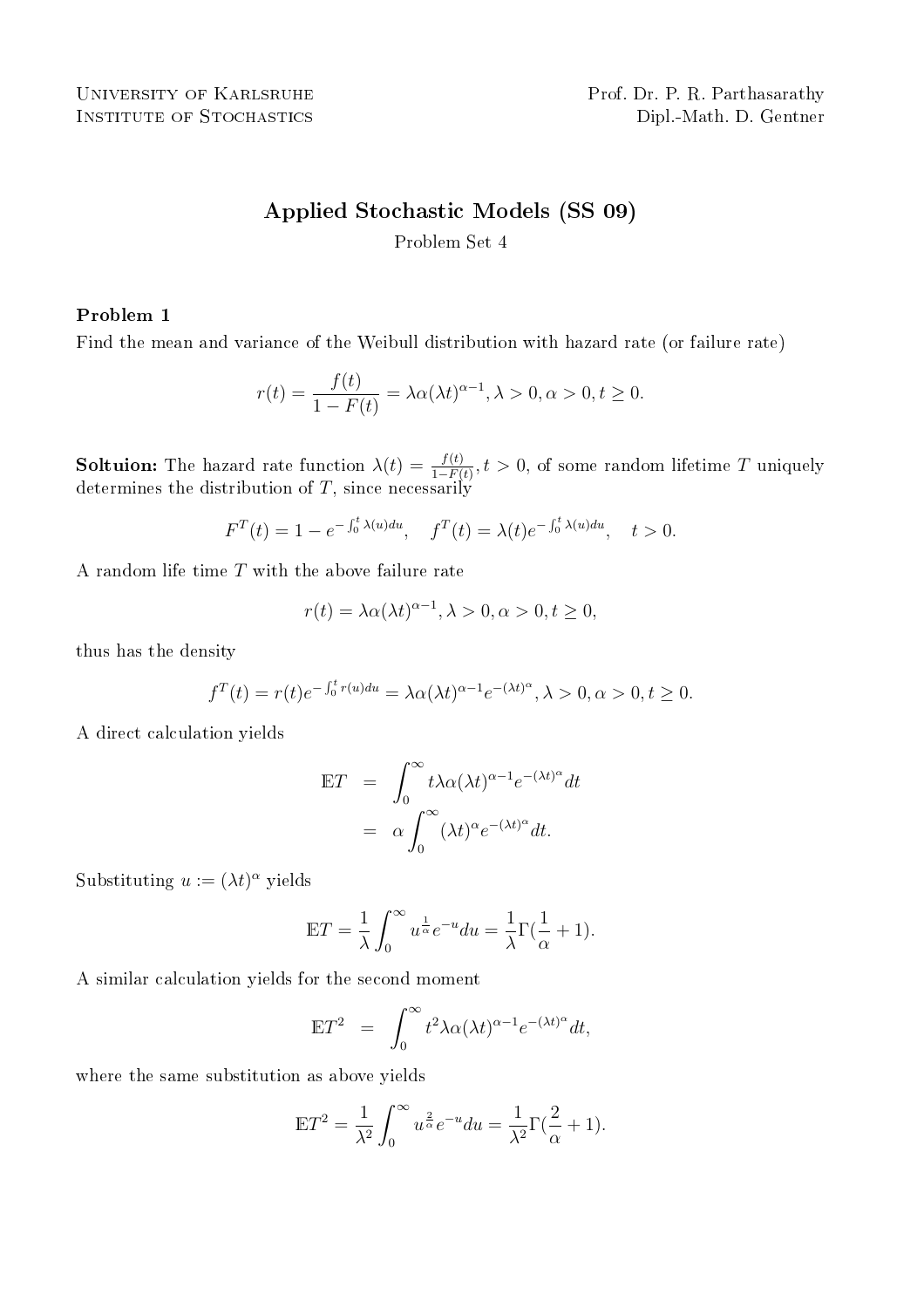This means that the variance of  $T$  is given by

$$
Var(T) = \mathbb{E}T^2 - (\mathbb{E}T)^2 = \frac{1}{\lambda^2}(\Gamma(\frac{2}{\alpha} + 1) - \Gamma(\frac{1}{\alpha} + 1)^2).
$$

## Problem 2

Let  $N(t)$  be a Poisson process, and let  $Y_1, Y_2, Y_3, \ldots$  be independent and identically distributed random variables. Find the mean and variance of

$$
\sum_{i=1}^{N(t)} Y_i.
$$

#### Solution:

Conditioning by  $N(t)$  yields for the expectation

$$
\mathbb{E}\sum_{i=1}^{N(t)}Y_i = \mathbb{E}\left[\mathbb{E}[\sum_{i=1}^{N(t)}Y_i|N(t)]\right] = \mathbb{E}[N(t)\mathbb{E}Y_1] = \mathbb{E}[N(t)]\mathbb{E}[Y_1] = \left(\int_0^t \lambda(u)du\right)\mathbb{E}[Y_1],
$$

while the same procedure yields for the second moment

$$
\mathbb{E}\left(\sum_{i=1}^{N(t)} Y_i\right)^2 = \mathbb{E}\left[\mathbb{E}[(\sum_{i=1}^{N(t)} Y_i)^2 | N(t)]\right]
$$
  
\n
$$
= \mathbb{E}\left[\mathbb{E}[\sum_{i,j=1}^{N(t)} Y_i Y_j | N(t)]\right] = \mathbb{E}\left[\mathbb{E}[\sum_{i=1}^{N(t)} Y_i^2 + \sum_{i \neq j} Y_i Y_j | N(t)]\right]
$$
  
\n
$$
Y_i \text{ indep } \mathbb{E}[N(t)] \mathbb{E}[Y_1^2] + \mathbb{E}[N(t)^2 - N(t)] (\mathbb{E}Y_1)^2 = \mathbb{E}N(t)VarY_1 + \mathbb{E}N(t)^2 (\mathbb{E}Y_1)^2.
$$

Hence the variance is given by

$$
Var(\sum_{i=1}^{N(t)} Y_i) = \mathbb{E}N(t)VarY_1 + VarN(t)(\mathbb{E}Y_1)^2
$$
  
= 
$$
\left(\int_0^t \lambda(u)du\right) (VarY_1 + (\mathbb{E}Y_1)^2) = \left(\int_0^t \lambda(u)du\right) \mathbb{E}Y_1^2.
$$

## Problem 3

Consider a homogeneous Poisson process  $N(t)$  with random (and with respect to time constant) intensity  $\lambda$  which takes two values  $\lambda_1, \lambda_2$  with equal probabilities. (This means that first, someone rolls the intensity according to a fair coinflip, and then generates the Poisson process with this intensity.) Find the probability generating function of  $N(t)$ .

#### Solution: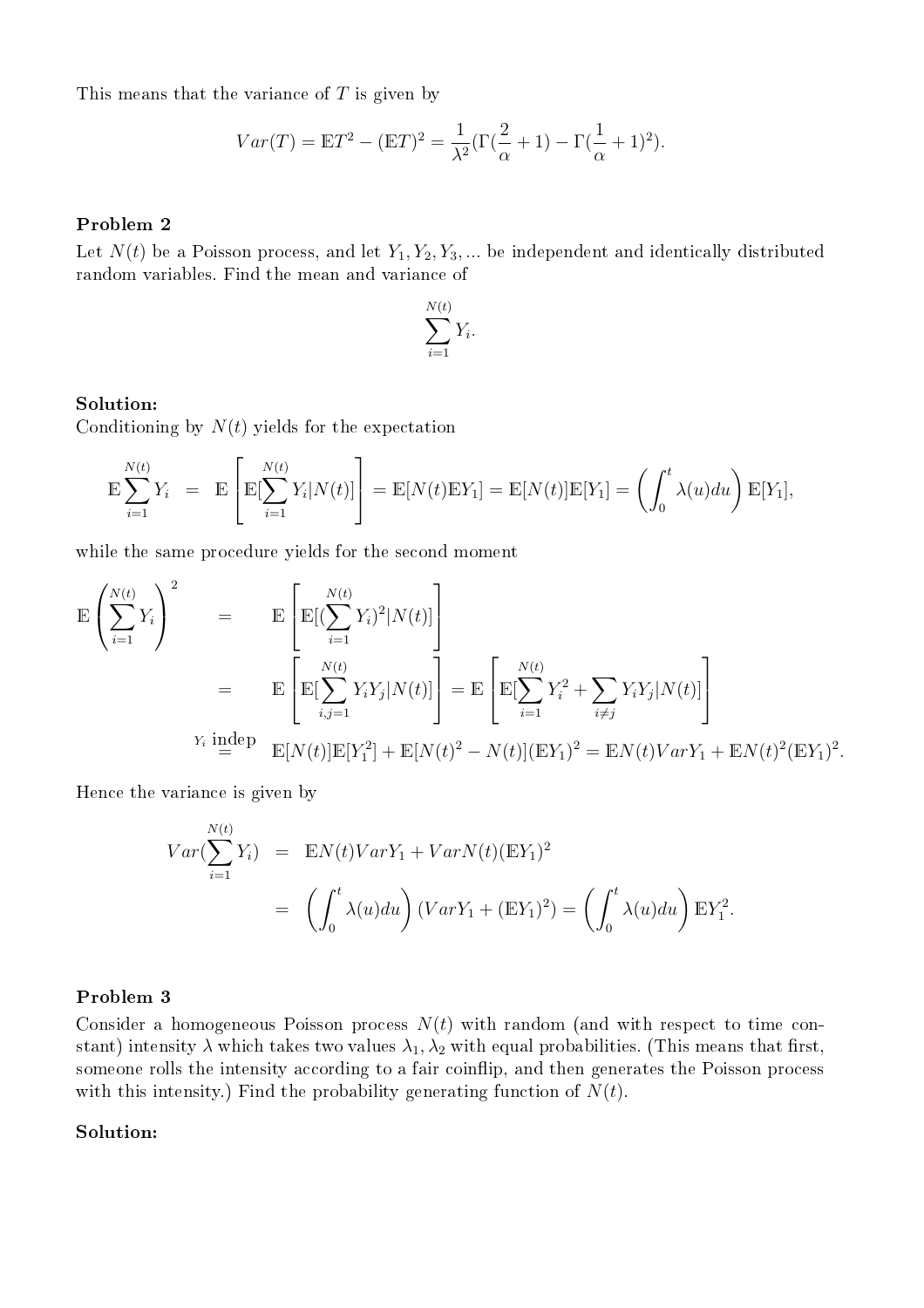If  $N(t)$  is a homogeneous Poisson process with deterministic rate  $\lambda$ , then its pgf is given by

$$
\phi(z) = \mathbb{E}[z^{N(t)}] = \sum_{k \ge 0} P(N(t) = k) z^k = \sum_{k \ge 0} e^{-\lambda t} \frac{(\lambda t)^k}{k!} z^k = e^{-\lambda t (1 - z)}.
$$

If the intensity is given by a Bernoulli experiment, we may derive by conditioning that

$$
\phi(z) = \mathbb{E}[z^{N(t)}] = \mathbb{E}[\mathbb{E}[z^{N(t)}|\lambda]] = \frac{1}{2} \left( e^{-\lambda_1 t(1-z)} + e^{-\lambda_2 t(1-z)} \right).
$$

### Problem 4

Let the times between the events of a renewal process  $N(t)$  be uniformly distributed on  $(0, 1)$ . Find the mean and variance of  $N(t)$  for  $0 < t < 1$ .

#### Solution:

Let  $0 < t < 1$  and consider the pgf of  $N(t)$ :

$$
G(z,t) := \mathbb{E}\left[z^{N(t)}\right], \quad z \in \mathbb{R}.
$$

Let  $T_1, T_2, \ldots$  denote the times between the events of the renewal process, which are iid and  $U(0, 1)$ -distributed. Then with  $S_n := T_1 + T_2 + ... T_n$  we may write

$$
N(\omega, t) = \sum_{n \ge 1} \mathbb{1} \{ S_n \le t \}.
$$

We derive a differential equation for  $G(z, t)$  as follows:

$$
G(z,t) = \mathbb{E}\left[z^{N(t)}\right] = \int z^{N(\omega,t)}\mathbb{P}(d\omega) = \int z^{N(\omega,t)}\mathbb{1}\{T_1 > t\}\mathbb{P}(d\omega) + \int z^{N(\omega,t)}\mathbb{1}\{T_1 < t\}\mathbb{P}(d\omega)
$$
  
\n
$$
= \int z^0\mathbb{1}\{T_1 > t\}\mathbb{P}(d\omega) + \int z^{\sum_{n\geq 1} \mathbb{1}\{s_n \leq t\}}\mathbb{1}\{T_1 < t\}\mathbb{P}(d\omega)
$$
  
\n
$$
= (1-t) + \int z^{\sum_{n\geq 1} \mathbb{1}\{t_1 + \ldots + t_n \leq t\}}\mathbb{1}\{t_1 < t\}\mathbb{P}^{(T_1, T_2, \ldots)}(d(t_1, t_2, \ldots))
$$
  
\n
$$
= (1-t) + \int \int z^{\sum_{n\geq 1} \mathbb{1}\{t_1 + \ldots + t_n \leq t\}}\mathbb{1}\{t_1 < t\}\mathbb{P}^{T_1}(dt_1)\mathbb{P}^{(T_2, T_3, \ldots)}(d(t_2, t_3, \ldots))
$$
  
\n
$$
= (1-t) + \int \int_0^t z^{1 + \sum_{n\geq 2} \mathbb{1}\{t_2 \ldots + t_n \leq t - t_1\}}\mathbb{P}^{T_1}(dt_1)\mathbb{P}^{(T_2, T_3, \ldots)}(d(t_2, t_3, \ldots))
$$
  
\n*F*<sub>ubin</sub>  
\n
$$
= (1-t) + \int_0^t \int z^{1 + \sum_{n\geq 2} \mathbb{1}\{t_2 \ldots + t_n \leq t - t_1\}}\mathbb{P}^{(T_2, T_3, \ldots)}(d(t_2, t_3, \ldots))\mathbb{P}^{T_1}(dt_1)
$$
  
\n
$$
= (1-t) + \int_0^t \int z z^{\sum_{n\geq 2} \mathbb{1}\{T_2 \ldots + T_n \leq t - t_1\}}\mathbb{P}(d\omega)\mathbb{P}^{T_1}(dt_1).
$$

Since  $(T_2, T_3, ...) \stackrel{d}{=} (T_1, T_2, ...)$ , this means that

$$
G(z,t) = (1-t) + z \int_0^t G(z,t-t_1)dt_1 = (1-t) + z \int_0^t G(z,u)du.
$$